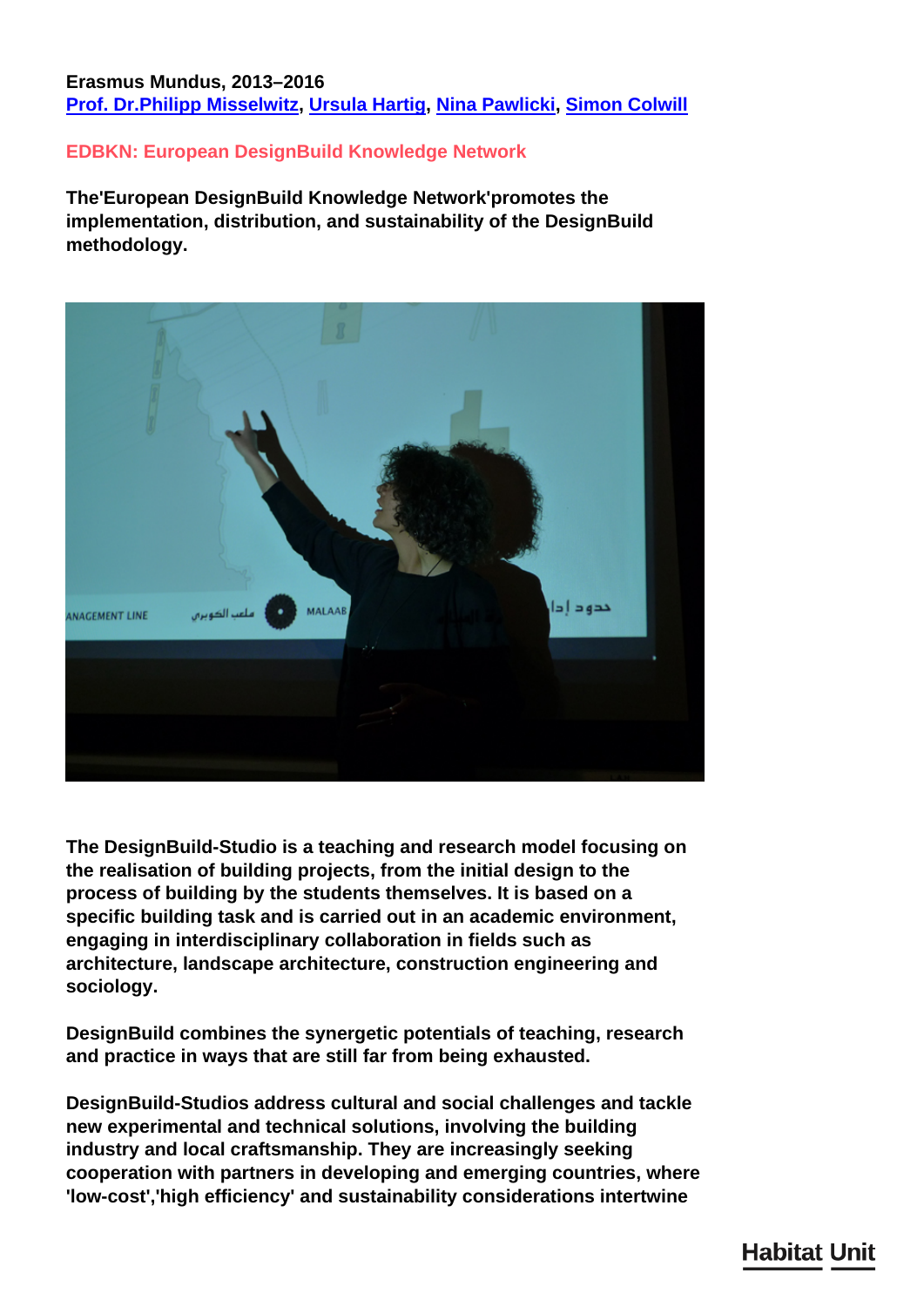**with cultural acceptance, aesthetics, appropriateness, participation and education issues.**

**The focus is placed on 'Architecture of Social Engagement' with goals to provide social support, gain professional knowledge, and to make students more sensitive to the social and cultural responsibility implications of their work.**

**The European dbXchange Network will stimulate sustainable, practice related and interdisciplinary knowledge-transfer, foster multinational cooperation and promote research related to DesignBuild activities. It aims to become a lively and growing association, representing the DesignBuild initiatives and providing a corporate identity aimed towards national and international institutions. It will promote the visibility of DesignBuild Studios, enhance the efficiency and quality of the execution of the projects and form a strong partner for the collaborating networks dbX, SEED and Live Projects Network. It will address stakeholders performing in the fields of research, nonacademic and higher education, the building industry, clients, designers and planners, constructors and users.**

**In order to reach these goals, an interactive DesignBuild web platform is currently under development with the intention to become the most effective tool of the EDBKN. The beta version of the platform has recently been launched: www.dbXchange.eu. A pilot DesignBuild project has been developed in Egypt and monitored on the web platform to improve performance.**

**The outcomes and results of the research project will be disseminated on the [designbuildXchange platform](http://edbkn.service.tu-berlin.de/edbkn/) and in printed publications.**

**The project is funded byEuropean Union Erasmus Mundus Programme.**

#### **Contact**

**[Prof. Dr. Philipp Misselwitz](/en/team/nina-pawlicki/) [misselwitz@tu-berlin.de](mailto:misselwitz@tu-berlin.de) [Ursula Hartig](/en/team/ursula-hartig/) [ursula.hartig@cocoon-studio.de](mailto:ursula.hartig@cocoon-studio.de) [Simon Colwill](/en/team/simon-colwill/) [simon.c@mailbox.tu-berlin.de](mailto:simon.c@mailbox.tu-berlin.de)**

**[info@cocoon-studio.de](mailto:info@cocoon-studio.de) [www.cocoon-studio.de](http://www.cocoon-studio.de)**

**Room A 608,CoCoon T + 49 – 30 – 314 – 29647 F + 49 – 30 – 314 – 21907**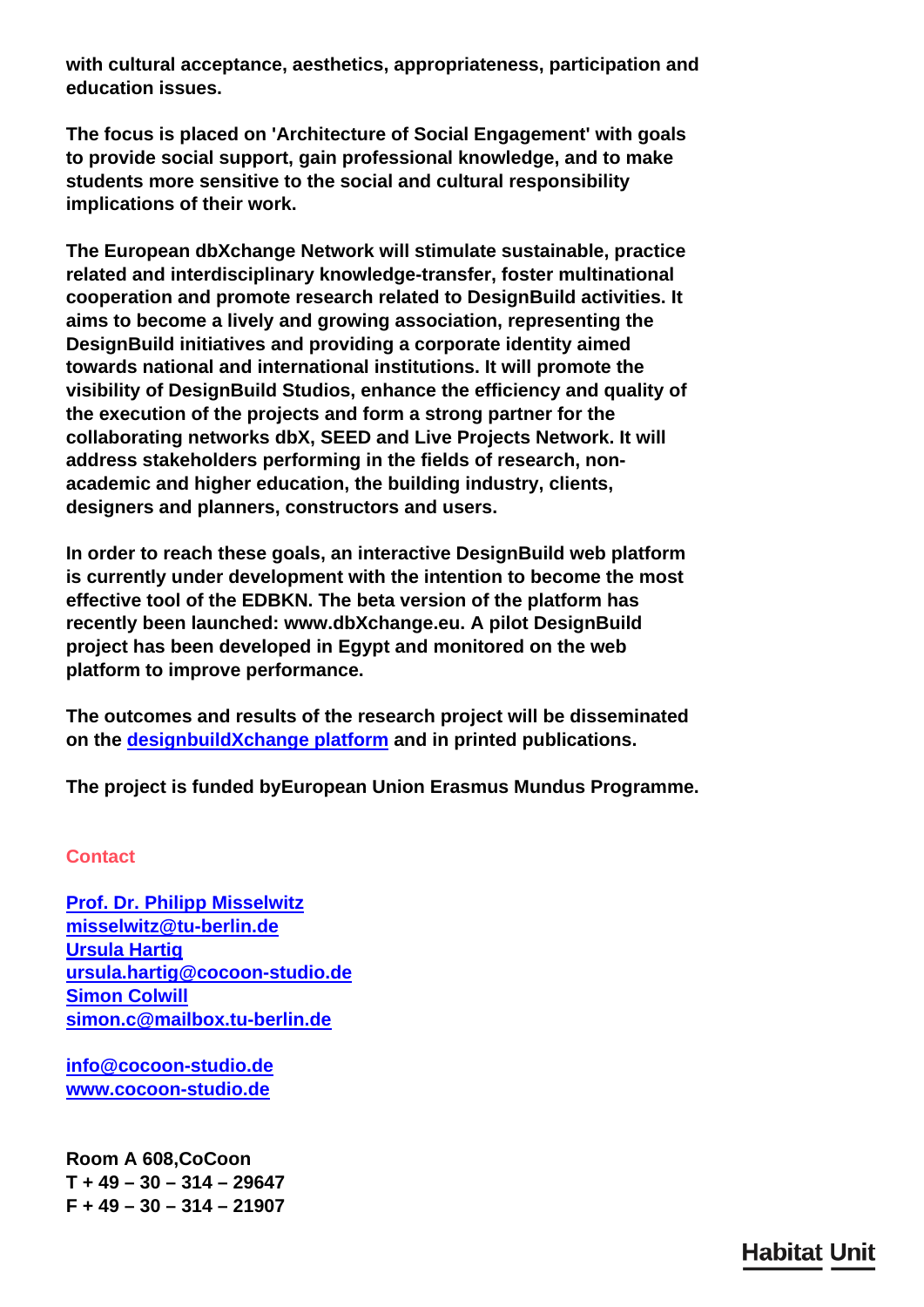## **Academic partners**

**[Zentrum für internationale und interkulturelle Kommunikation, TU](http://www.tu-berlin.de/ziik) [Berlin](http://www.tu-berlin.de/ziik) Dr. Nazir Peroz, Saskia Steinbeck, Florian Träger**

**[Vienna University of Technology, Austria](http://www.design-build.at) Univ. Ass. DI Dr. techn. Peter Fattinger**

**[German University Cairo, Egypt](http://www.guc.edu.eg) Prof. Cornelia Redeker**

**[Dalhousie University, Canada](http://dalcoastalstudio.blogspot.ca) Prof. Dr. Ted Cavanagh**

**[Center for Public Interest Design, Portland State University, USA](http://www.pdx.edu/public-interest-design/) Prof. Sergio Palleroni**

**Institutional partners**

**[Associazione Archintorno](http://www.archintorno.org) Non-for-Profit Association, Italy Dr. Roberta Nicchia**

**[Thinking While Doing Research Consortium](http://www.db-x.org/twd/)**

**[Live Projects Network](http://liveprojectsnetwork.org)**

**[SEED Network](http://www.seed-network.org)**

#### **Events**

**Opening at Technische Universität Berlin: Kickoff Meeting (November 11th-13th, 2013)**

**Conference Dalhouse University, Halifax: [WORKING OUT: thinking](http://www.acsa-arch.org/programs-events/conferences/fall-conference/2014-fall-conference) [while building](http://www.acsa-arch.org/programs-events/conferences/fall-conference/2014-fall-conference) (October 16th-18th, 2014)**

**Workshop at GUC, Cairo: Partipatory Planning Strategies (September 20th-28th, 2014)**

**Workshop at GUC, cairo:Execution Planning (November 9th-15th, 2014)**

**Workshop at GUC, Cairo:Building Skills (December 12th-15th, 2014)**

**Opening Ceremony o Dahab Island, Cairo: [Pre-Inauguration of the Pilot-](http://edbkn.service.tu-berlin.de/edbkn/?q=node/477)[Project Malaab El Cobri](http://edbkn.service.tu-berlin.de/edbkn/?q=node/477) (March 1st, 2015)**

**Habitat Unit**